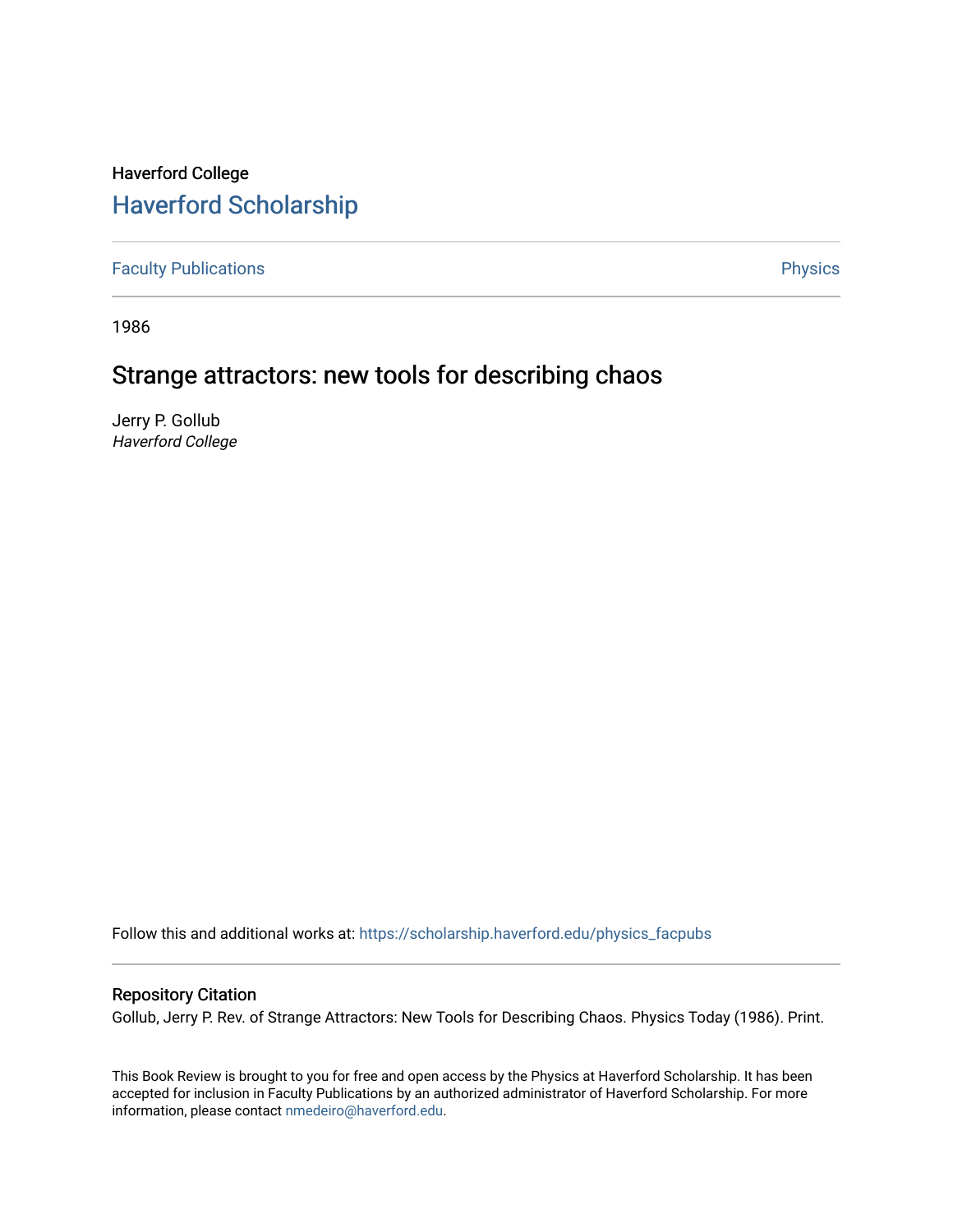

# L'Ordre dans le Choas and Deterministic Chaos: An Introduction

[P. Bergé,](http://www.physicstoday.org/search?sortby=newestdate&q=&searchzone=2&searchtype=searchin&faceted=faceted&key=AIP_ALL&possible1=P. Berg�&possible1zone=author&alias=&displayid=AIP&ver=pdfcov) [Y. Pomeau,](http://www.physicstoday.org/search?sortby=newestdate&q=&searchzone=2&searchtype=searchin&faceted=faceted&key=AIP_ALL&possible1=Y. Pomeau&possible1zone=author&alias=&displayid=AIP&ver=pdfcov) [Ch. Vidal,](http://www.physicstoday.org/search?sortby=newestdate&q=&searchzone=2&searchtype=searchin&faceted=faceted&key=AIP_ALL&possible1=Ch. Vidal&possible1zone=author&alias=&displayid=AIP&ver=pdfcov) [H. G. Schuster,](http://www.physicstoday.org/search?sortby=newestdate&q=&searchzone=2&searchtype=searchin&faceted=faceted&key=AIP_ALL&possible1=H. G. Schuster&possible1zone=author&alias=&displayid=AIP&ver=pdfcov) and [Jerry P. Gollub](http://www.physicstoday.org/search?sortby=newestdate&q=&searchzone=2&searchtype=searchin&faceted=faceted&key=AIP_ALL&possible1=Jerry P. Gollub&possible1zone=author&alias=&displayid=AIP&ver=pdfcov)

Citation: [Phys. Today 3](http://www.physicstoday.org/?ver=pdfcov)9(1), 85 (1986); doi: 10.1063/1.2814858 View online: [http://dx.doi.org/10.1063/1.2814858](http://link.aip.org/link/doi/10.1063/1.2814858?ver=pdfcov) View Table of Contents: [http://www.physicstoday.org/resource/1/PHTOAD/v39/i1](http://www.physicstoday.org/resource/1/PHTOAD/v39/i1?ver=pdfcov) Published by the [American Institute of Physics.](http://www.aip.org/?ver=pdfcov)

## Additional resources for Physics Today

Homepage: [http://www.physicstoday.org/](http://www.physicstoday.org/?ver=pdfcov) Information: [http://www.physicstoday.org/about\\_us](http://www.physicstoday.org/about_us?ver=pdfcov) Daily Edition: [http://www.physicstoday.org/daily\\_edition](http://www.physicstoday.org/daily_edition?ver=pdfcov)

## **ADVERTISEMENT**

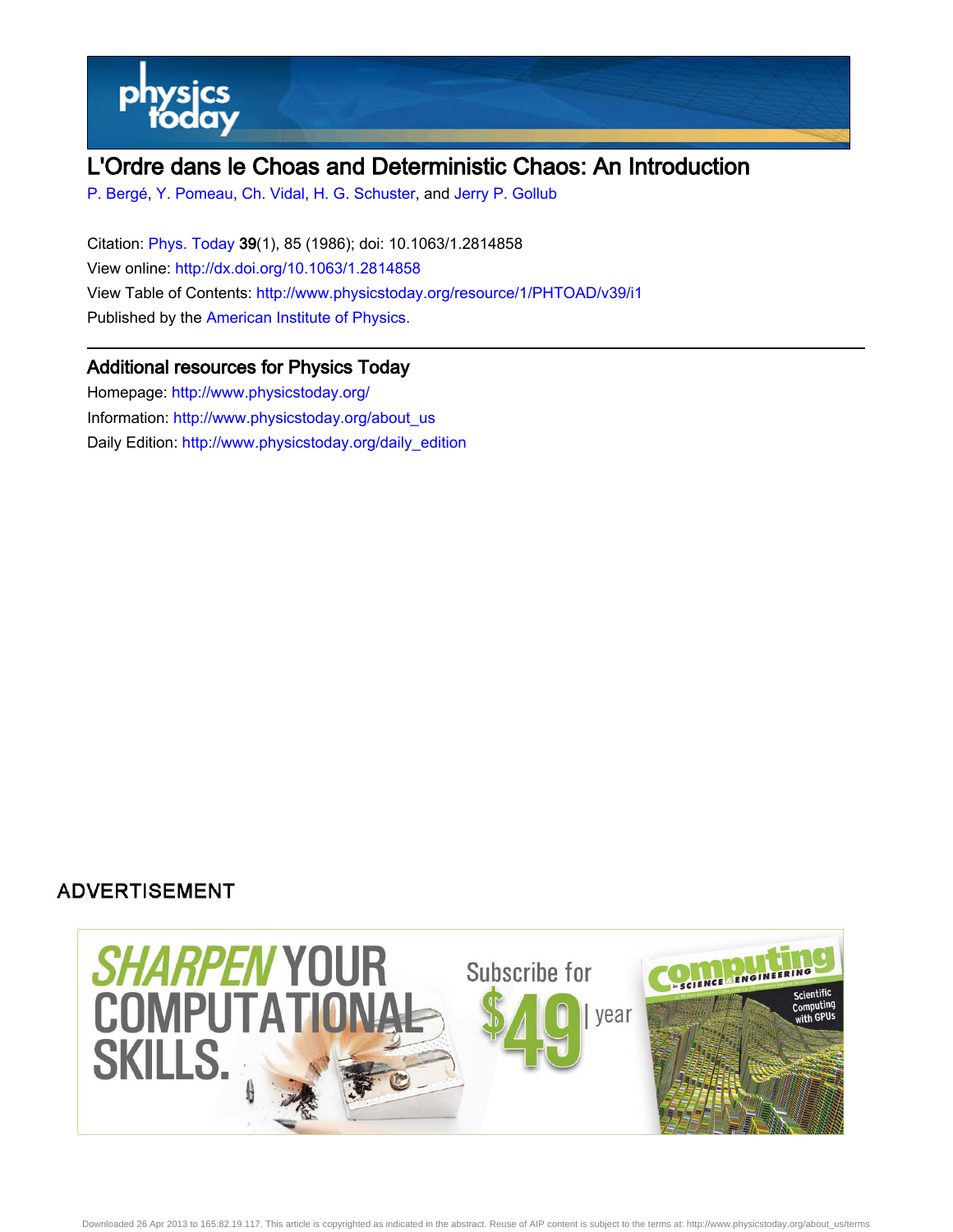

# **Strange atlractors: New tools for describing chaos**

### **L'Ordre dans le Chaos**

**P. Berge, Y. Pomeau, Ch. Vidal** 353 pp. Hermann, Paris, 1984. 230 FF

### **Deterministic Chaos: An Introduction**

#### **H. G. Schuster** 220 pp. Physik-Verlag, Weinheim (US dist. Verlag Chemie, Deerfield Beach, Florida), 1984. \$43.75

Reviewed by Jerry P. Gollub

A substantial change has taken place recently in the way scientists view unpredictable or apparently random phenomena. In addition to the lack of predictability that comes either from large numbers of particles or from quantum effects, it is now clear that even macroscopic systems having only a few degrees of freedom can be unpredictable. Examples are hydrodynamic flows near the onset of turbulence, time-dependent chemically reacting systems, laser amplifiers, mechanical oscillators, acoustic waves, plasmas and many other systems. The unifying feature that characterizes all of these phenomena is that the governing macroscopic equations are strongly nonlinear. In each case, parameters can be found for which trajectories describing the evolution of the system in phase space exhibit a sensitive dependence on initial conditions, so that nearby trajectories diverge from each other exponentially in time. If the system is dissipative and driven, the trajectories wander erratically on a "strange attractor," a set that is topologically complicated. In the simplest case, that complicated. In the simplest case, that of a three-dimensional phase space, the attractor is composed of an infinite number of thin sheets having zero total volume but unbounded area. A strange attractor is thus an example of a fractal, an object of fractional Hausdorff dimension. Systems whose (deterministic) dynamics are described by a<br>strange attractor are generally called

Jerry P. Gollub is professor of physics at Haverford College and is also affiliated with the University of Pennsylvania. His research interests include the relationship among chaos, hydrodynamic instabilities and turbulence.

chaotic, and may be contrasted with stochastic systems, where noise terms appear in the equations of motion.

From a mathematical point of view, most of what is known about chaos and about the bifurcations leading to chaos is based on analyzing nonlinear mappings rather than on the partial differential equations that are of physical interest. Such mappings often contain the essential features (even quantitative ones) of the transition to chaos. Both of the books under review emphasize nonlinear mappings and their relationship to recent experiments.

In my opinion, chaotic phenomena deserve a place in the curriculum of classical mechanics because they enrich our understanding of the behavior of even the simplest mechanical systems, such as the pendulum. However, most of the books and reviews concerned with chaotic phenomena are too technical to be pedagogically useful, or even to instruct most physicists not already familiar with the subject.

*L 'Ordre dans le Chaos* (English translation to be published by Wiley, New York, 1986) takes an important step toward making the basic ideas about chaos and related nonlinear phenomena easily accessible both to interested novices and to students who have learned undergraduate mechanics. The authors have made major contributions to the subject, especially to the connection between chaos and hydrodynamic phenomena. Their discussions of the basic topological ideas (sensitive dependence on initial conditions, stretching and folding of orbits and fractal dimension) are lucid. The book gives elementary examples of strange attractors, including some that come from numerical simulation and others based on experimental data. The major routes to chaos (involving quasiperiodicity, subharmonic bifurcations and intermittency) are treated in depth. The book is also strong in its discussion of methodological issues: bidiscussion of methodological issues. Br surcation theory, the use of Following sections and techniques for the characterization of experimental data. Many of the mathematical ideas needed for an understanding of chaos are dis-

cussed in the book, but not in great depth.

The mathematical aspects of chaos are subtle and still the subject of active research. Those interested in a proper mathematical description may find this work unsatisfying and will have to consult a more technical book such as *Nonlinear Oscillations, Dynamical Systems, and Bifurcations of Vector Fields,* by J. Gluckenheimer and P. Holmes (Springer-Verlag, New York, 1983; for a review see PHYSICS TODAY, November 1985, page 102). A discussion of conservative (Hamiltonian) systems is also missing from the present work. However, those interested in learning about chaos for the first time, or in supplementing a mechanics course, will certainly find *L'Ordre dans le Chaos* far more accessible.

Schuster's book is a graduate-level research monograph. It contains an extensive mathematical discussion of chaotic mappings and the routes to chaos, including the origin of selfsimilarity in the structure of the strange attractors and the universal exponents that describe the approach to chaos by period doubling. Schuster also discusses irregular motion in conservative systems and the question of whether quantum chaos exists. The list of references is extensive and quite useful, but has some prominent omissions.

*Deterministic Chaos* contains significant inaccuracies: It presents the seminal work on the onset of turbulence by David Ruelle and Floris Takens imprecisely, describes the power spectrum of chaotic behavior incorrectly as being broad only at low frequencies and gives the impression that the driven pendulum is always chaotic above a critical driving amplitude. I felt the author's evaluation of experiments to be uncritical and sometimes misleading. For example, in the discussion of chaos in thermal convection he neglects to point out the importance of the size of the fluid layer. (Large layers do not follow the simple routes to chaos.) Finally, Schuster often assumes the reader already knows much about critical phenomena and is inter-

PHYSICS TODAY / JANUARY 1986 **85**